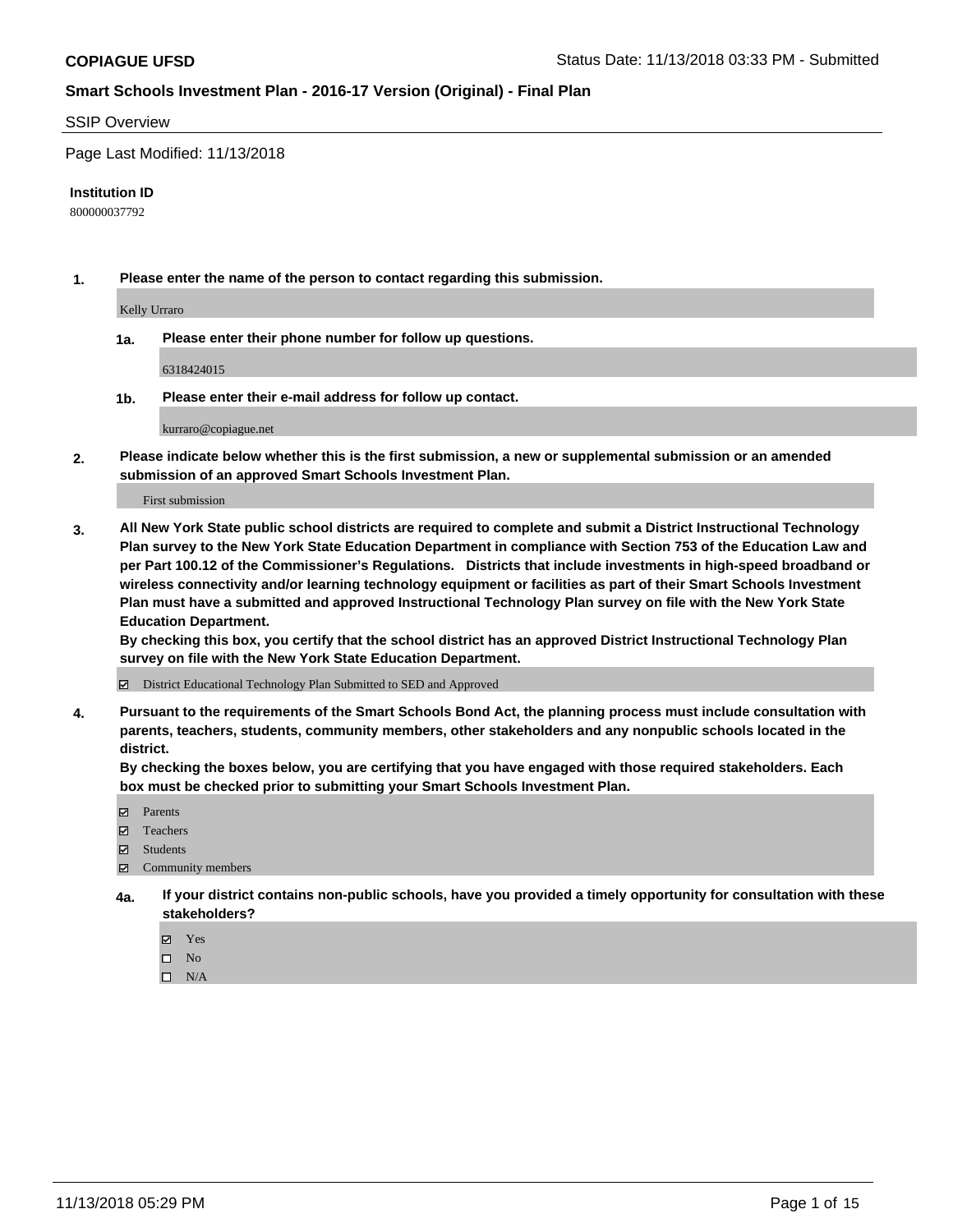#### SSIP Overview

Page Last Modified: 11/13/2018

#### **5. Certify that the following required steps have taken place by checking the boxes below: Each box must be checked prior to submitting your Smart Schools Investment Plan.**

- The district developed and the school board approved a preliminary Smart Schools Investment Plan.
- $\boxtimes$  The preliminary plan was posted on the district website for at least 30 days. The district included an address to which any written comments on the plan should be sent.
- $\boxtimes$  The school board conducted a hearing that enabled stakeholders to respond to the preliminary plan. This hearing may have occured as part of a normal Board meeting, but adequate notice of the event must have been provided through local media and the district website for at least two weeks prior to the meeting.
- The district prepared a final plan for school board approval and such plan has been approved by the school board.
- $\boxtimes$  The final proposed plan that has been submitted has been posted on the district's website.
- **5a. Please upload the proposed Smart Schools Investment Plan (SSIP) that was posted on the district's website, along with any supporting materials. Note that this should be different than your recently submitted Educational Technology Survey. The Final SSIP, as approved by the School Board, should also be posted on the website and remain there during the course of the projects contained therein.**

SSBA Preliminary Plan.pdf

**5b. Enter the webpage address where the final Smart Schools Investment Plan is posted. The Plan should remain posted for the life of the included projects.**

http://www.copiague.k12.ny.us/community/smart\_schools\_bond\_act

**6. Please enter an estimate of the total number of students and staff that will benefit from this Smart Schools Investment Plan based on the cumulative projects submitted to date.**

5,671

**7. An LEA/School District may partner with one or more other LEA/School Districts to form a consortium to pool Smart Schools Bond Act funds for a project that meets all other Smart School Bond Act requirements. Each school district participating in the consortium will need to file an approved Smart Schools Investment Plan for the project and submit a signed Memorandum of Understanding that sets forth the details of the consortium including the roles of each respective district.**

 $\Box$  The district plans to participate in a consortium to partner with other school district(s) to implement a Smart Schools project.

**8. Please enter the name and 6-digit SED Code for each LEA/School District participating in the Consortium.**

| <b>Partner LEA/District</b> | <b>ISED BEDS Code</b> |
|-----------------------------|-----------------------|
| (No Response)               | (No Response)         |

**9. Please upload a signed Memorandum of Understanding with all of the participating Consortium partners.**

(No Response)

**10. Your district's Smart Schools Bond Act Allocation is:**

\$4,852,870

**11. Enter the budget sub-allocations by category that you are submitting for approval at this time. If you are not budgeting SSBA funds for a category, please enter 0 (zero.) If the value entered is \$0, you will not be required to complete that survey question.**

|                                       | Sub-<br><b>Allocations</b> |
|---------------------------------------|----------------------------|
| School Connectivity                   |                            |
| Connectivity Projects for Communities |                            |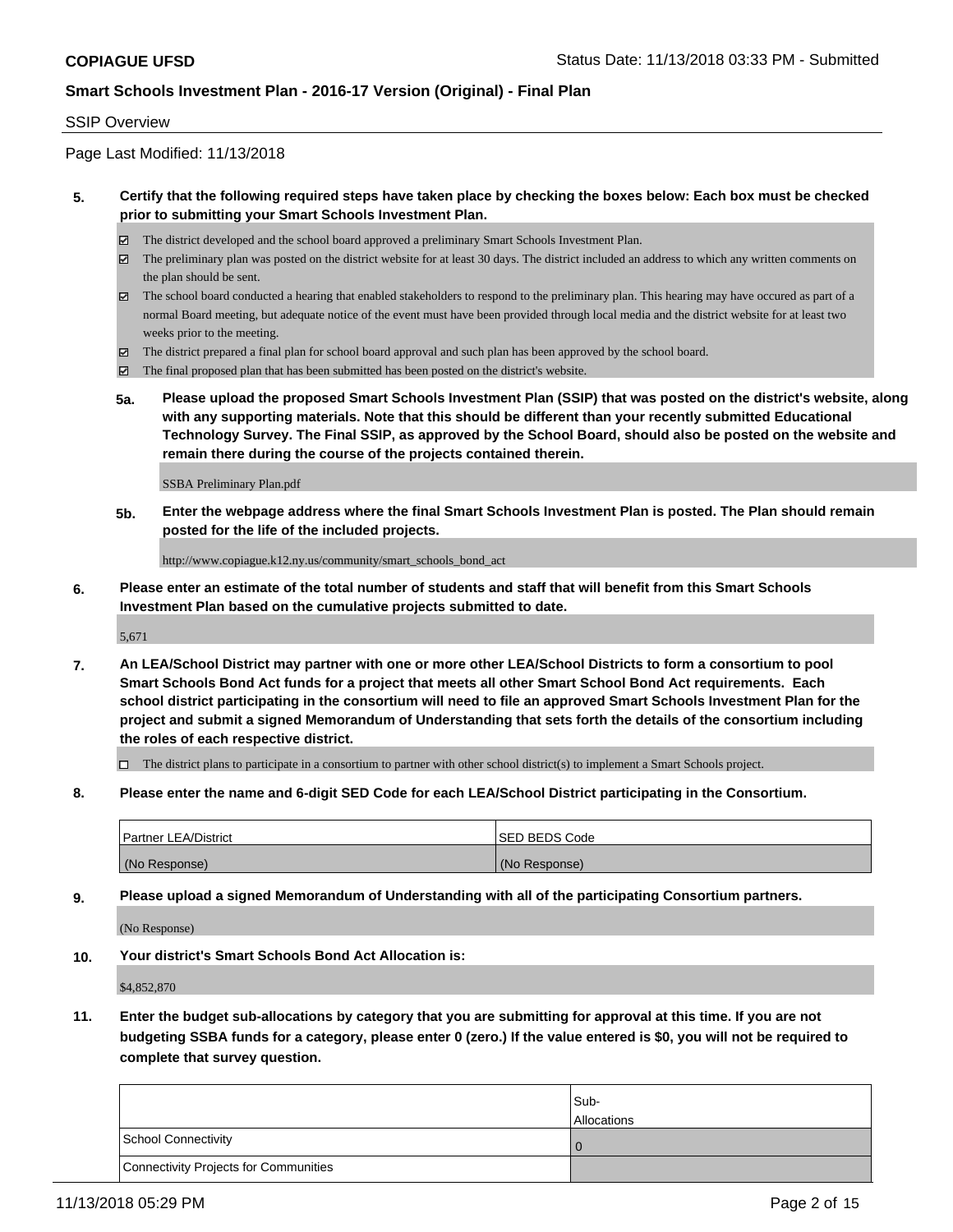# SSIP Overview

|                                  | Sub-<br>Allocations |
|----------------------------------|---------------------|
|                                  | $\overline{0}$      |
| Classroom Technology             | $\Omega$            |
| Pre-Kindergarten Classrooms      | $\Omega$            |
| Replace Transportable Classrooms | $\Omega$            |
| High-Tech Security Features      | 3,547,544           |
| Totals:                          | 3,547,544           |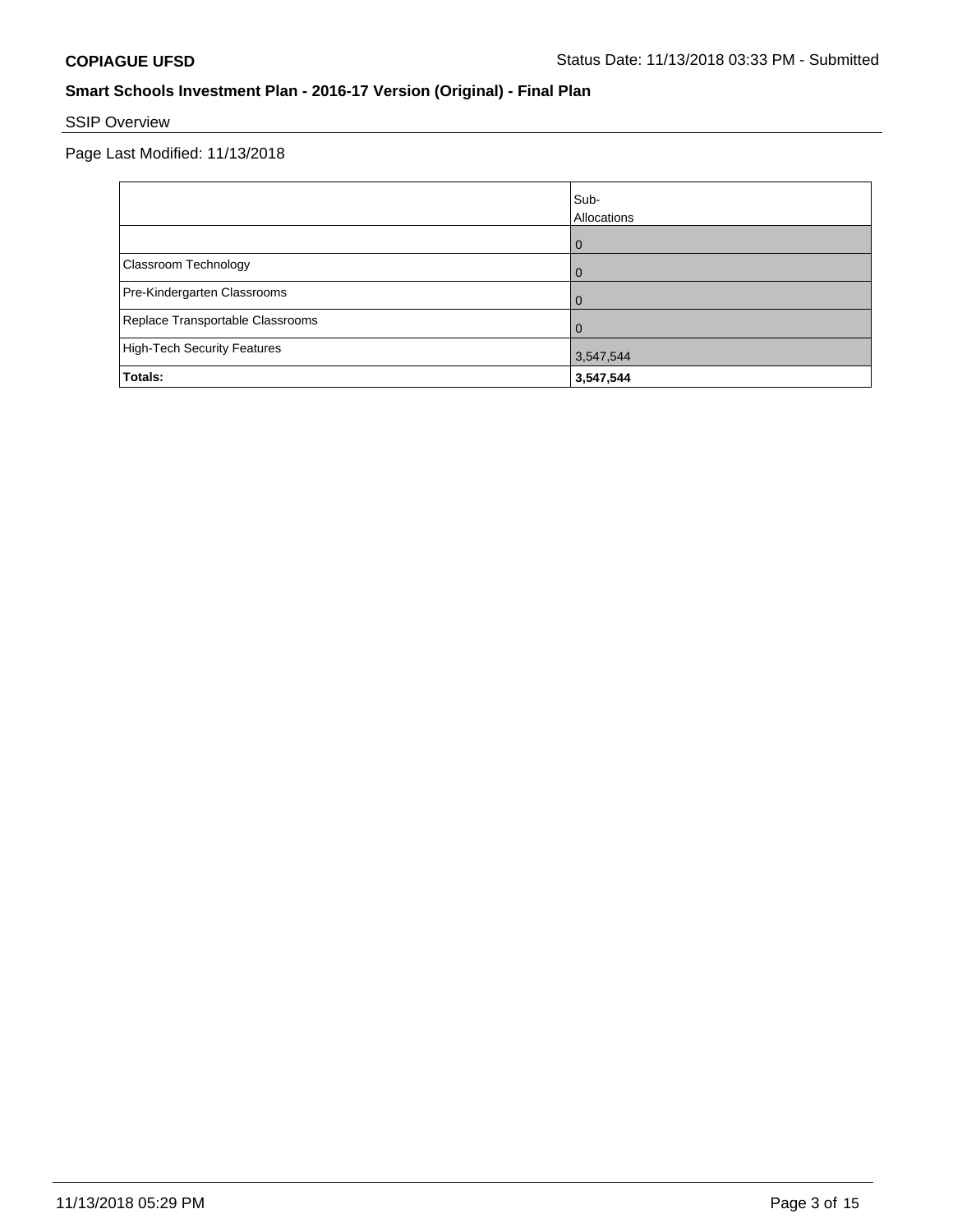#### High-Tech Security Features

Page Last Modified: 11/13/2018

**1. Describe how you intend to use Smart Schools Bond Act funds to install high-tech security features in school buildings and on school campuses.**

Copiague School District intends to use the Smart Schools Bond Act funds to install high-tech security features in our schools. We plan on doing a major security refresh and upgrade, which will include a new infrastructure, replacement of all door locks with a keyless entry system, and replacement of all security cameras.

**2. All plans and specifications for the erection, repair, enlargement or remodeling of school buildings in any public school district in the State must be reviewed and approved by the Commissioner. Districts that plan capital projects using their Smart Schools Bond Act funds will undergo a Preliminary Review Process by the Office of Facilities Planning.** 

**Please indicate on a separate row each project number given to you by the Office of Facilities Planning.**

| <b>Project Number</b> |  |
|-----------------------|--|
| 58-01-05-03-7-999-BA1 |  |

#### **3. Was your project deemed eligible for streamlined Review?**

Yes

 $\square$  No

**3a. Districts with streamlined projects must certify that they have reviewed all installations with their licensed architect or engineer of record, and provide that person's name and license number. The licensed professional must review the products and proposed method of installation prior to implementation and review the work during and after completion in order to affirm that the work was code-compliant, if requested.**

By checking this box, you certify that the district has reviewed all installations with a licensed architect or engineer of record.

**4. Include the name and license number of the architect or engineer of record.**

| Name            | License Number . |
|-----------------|------------------|
| James A. Wilson | 345361           |

**5. If you have made an allocation for High-Tech Security Features, complete this table.**

**Note that the calculated Total at the bottom of the table must equal the Total allocation for this category that you entered in the SSIP Overview overall budget.**

|                                                      | Sub-Allocation |
|------------------------------------------------------|----------------|
| Capital-Intensive Security Project (Standard Review) | (No Response)  |
| <b>Electronic Security System</b>                    | 926,478        |
| <b>Entry Control System</b>                          | 2,621,066      |
| Approved Door Hardening Project                      | (No Response)  |
| <b>Other Costs</b>                                   | (No Response)  |
| Totals:                                              | 3,547,544      |

**6. Please detail the type, quantity, per unit cost and total cost of the eligible items under each sub-category. This is especially important for any expenditures listed under the "Other" category. All expenditures must be capital-bond eligible to be reimbursed through the SSBA. If you have any questions, please contact us directly through smartschools@nysed.gov.**

**Add rows under each sub-category for additional items, as needed.**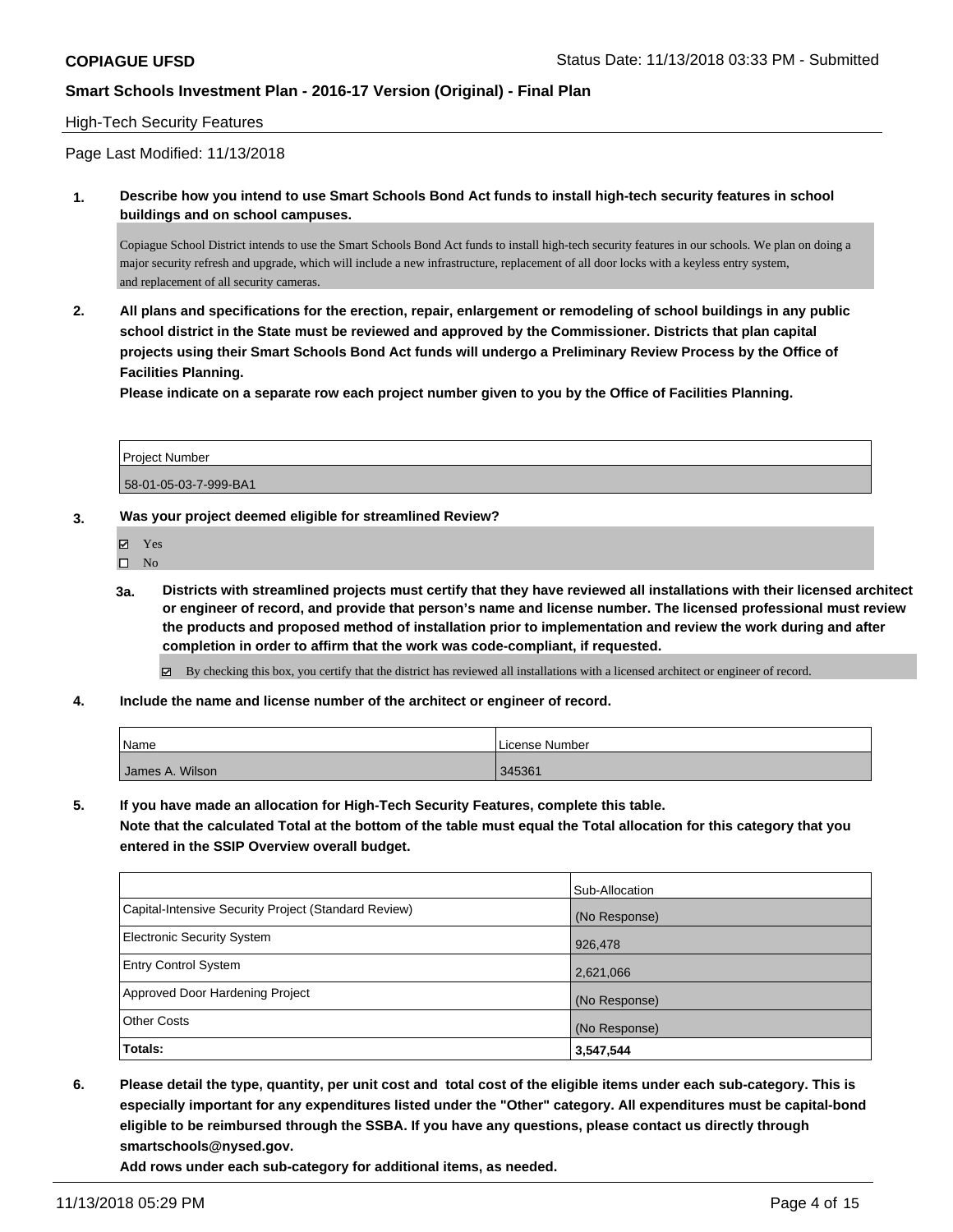$\blacksquare$ 

## **Smart Schools Investment Plan - 2016-17 Version (Original) - Final Plan**

# High-Tech Security Features

| Select the allowable expenditure<br>type.<br>Repeat to add another item under<br>each type. | Item to be purchased                                                                                                                                                                                                                                                                        | Quantity | Cost per Item | <b>Total Cost</b> |
|---------------------------------------------------------------------------------------------|---------------------------------------------------------------------------------------------------------------------------------------------------------------------------------------------------------------------------------------------------------------------------------------------|----------|---------------|-------------------|
| <b>Entry Control System</b>                                                                 | Access Control Server, rack mount<br>Manuf. Part #: ATS-AC-R1                                                                                                                                                                                                                               | 1.00     | 2,125         | 2,125             |
| <b>Entry Control System</b>                                                                 | DNAFusion - 10 Client Connection 100<br>Subcontrollers Manuf. Part #: OPEN-<br>DNA-10100                                                                                                                                                                                                    | 1.00     | 12,000        | 12,000            |
| <b>Entry Control System</b>                                                                 | 10 Additional Client Workstations<br>Manuf. Part #: OPEN-DNA-CWS-10                                                                                                                                                                                                                         | 1.00     | 11,000        | 11,000            |
| <b>Entry Control System</b>                                                                 | Integration license for the DMP<br>XR500N Manuf. Part #: OPEN-OO-<br><b>DMP</b>                                                                                                                                                                                                             | 1.00     | 3,750         | 3,750             |
| <b>Entry Control System</b>                                                                 | License to connect to 5 Mobile devices<br>to DNAFusion Manuf. Part #: OPEN-<br><b>Fusion Mobile 5</b>                                                                                                                                                                                       | 3.00     | 700           | 2,100             |
| <b>Entry Control System</b>                                                                 | License to provide 2 Fusion system<br>users ability to logon to the web<br>browser concurrently. Manuf. Part #:<br>OPEN-FUSION-WEBSVC                                                                                                                                                       | 14.00    | 700           | 9,800             |
| <b>Entry Control System</b>                                                                 | Comprehensive integration of the<br>XProtect Enterprise and Corporate<br>series of Network Video Recorders.<br>This driver provides for the matching of<br>events and the recall of the recorded<br>video through the DNAFusion<br>application. Manuf. Part #: OPEN-OO-<br><b>MILESTONE</b> | 1.00     | 4,500         | 4,500             |
| <b>Entry Control System</b>                                                                 | Open DX: Data Exchange Software<br>Utility that imports personnel data from<br>multiple sources including Active<br>Directory, Databases, Text and XML<br>files. Manuf. Part #: OPEN-OPENDX                                                                                                 | 1.00     | 6,500         | 6,500             |
| <b>Entry Control System</b>                                                                 | HDP5000 FD Manuf. Part #: HID-<br>089640                                                                                                                                                                                                                                                    | 1.00     | 3,487         | 3,487             |
| <b>Entry Control System</b>                                                                 | HDP5000 5121D ENCODER Manuf.<br>Part #: HID-089202                                                                                                                                                                                                                                          | 1.00     | 698           | 698               |
| <b>Entry Control System</b>                                                                 | RBN H2 YMCK 500 IMAGE Manuf.<br>Part #: HID-084051                                                                                                                                                                                                                                          | 3.00     | 157           | 471               |
| <b>Entry Control System</b>                                                                 | HDP FILM FOR HDP5000 Manuf. Part<br>#: HID-084053                                                                                                                                                                                                                                           | 1.00     | 104           | 104               |
| <b>Entry Control System</b>                                                                 | KIT CLEANING HDP5000 Manuf. Part<br>#: HID-089200                                                                                                                                                                                                                                           | 1.00     | 36            | 36                |
| <b>Entry Control System</b>                                                                 | Logitech HD Pro Webcam C920, 10'                                                                                                                                                                                                                                                            | 1.00     | 195           | 195               |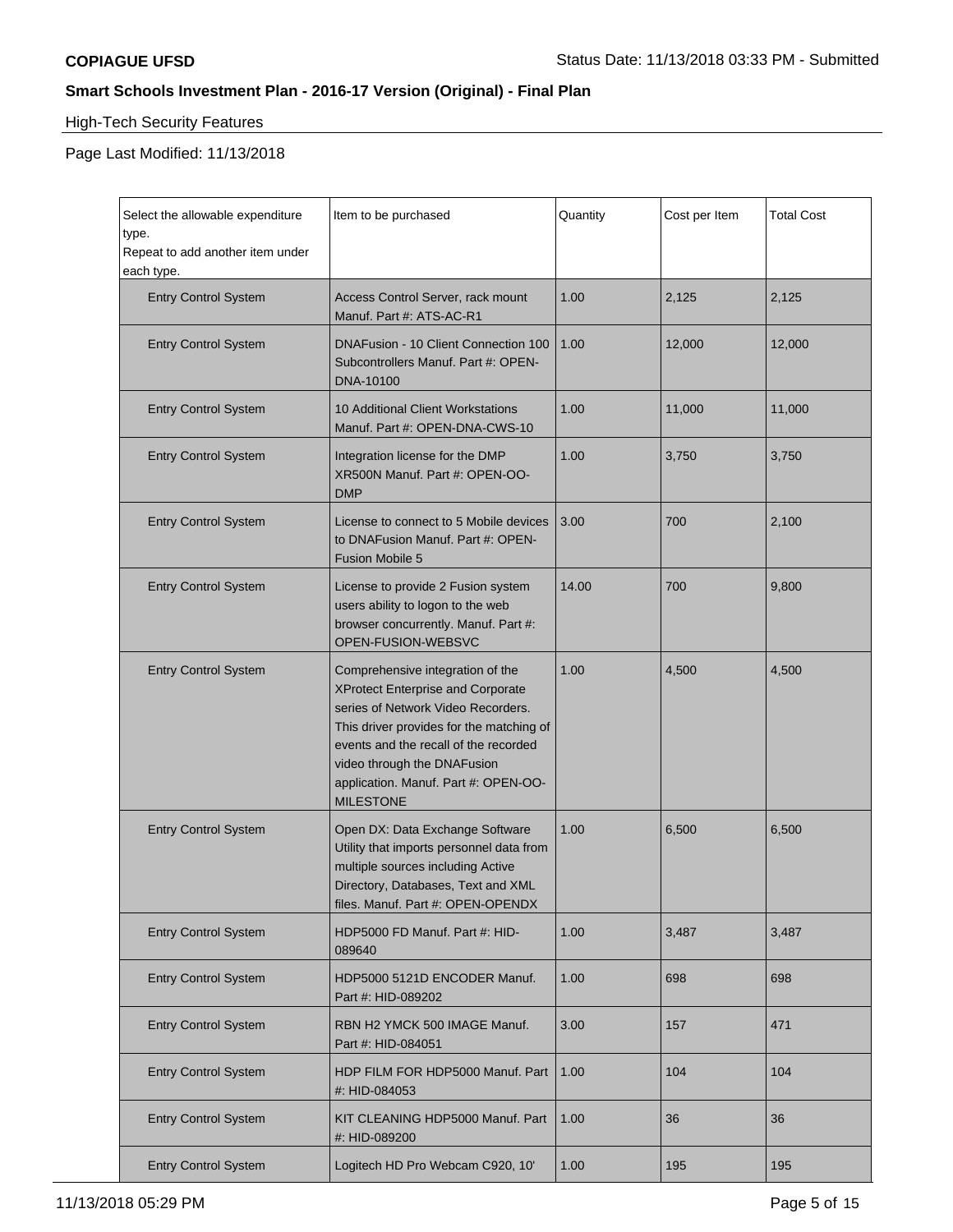# High-Tech Security Features

| Select the allowable expenditure<br>type.<br>Repeat to add another item under<br>each type. | Item to be purchased                                                                                                                                                                          | Quantity | Cost per Item  | <b>Total Cost</b> |
|---------------------------------------------------------------------------------------------|-----------------------------------------------------------------------------------------------------------------------------------------------------------------------------------------------|----------|----------------|-------------------|
|                                                                                             | USB Extension Cable, Tripod, & Blue<br>Felt Backdrop. Manuf. Part #: IDE-<br><b>WEBCAM-KIT</b>                                                                                                |          |                |                   |
| <b>Entry Control System</b>                                                                 | Photo ID Software License, Camera,<br>Camera Stand, Pan/tilt Head, 120 VAC<br>Compact Power Adapter, 4. Manuf.<br>Part #: OPEN-DNA-IPID-CAM                                                   | 1.00     | 3,500          | 3,500             |
| <b>Entry Control System</b>                                                                 | IP-Based Intelligent single door<br>controller with POE support in plenum<br>rated polycarbonate enclosure. Manuf.<br>Part #: OPEN-DCONTROLLER                                                | 15.00    | 1,050          | 15,750            |
| <b>Entry Control System</b>                                                                 | Teal 12 x 14 x 4.5 Enclosure with a 24<br>point terminal strip. Sub-Controller<br>Enclosure houses a single ISC-16 and<br>comes equipped with a tamper switch.<br>Manuf. Part #: OPEN-ISC-16C | 12.00    | 900            | 10,800            |
| <b>Entry Control System</b>                                                                 | Teal 12 x 14 x 4.5 Enclosure with<br>tamper switch, and pre-wired terminal<br>strips with 16 Relay Output<br>Subcontroller. Manuf. Part #: OPEN-<br>OSC-16C                                   | 5.00     | 900            | 4,500             |
| <b>Entry Control System</b>                                                                 | 6 ft. Grounded 3-Wire Line Cord.<br>Manuf. Part #: ALT-LC2                                                                                                                                    | 32.00    | $\overline{4}$ | 128               |
| <b>Entry Control System</b>                                                                 | Lead Acid Battery - 12VDC/7AH,<br>Dimensions 3.66. Manuf. Part #: ALT-<br><b>BT126</b>                                                                                                        | 64.00    | 25             | 1,600             |
| <b>Entry Control System</b>                                                                 | 6 ft. Grounded 3-Wire Line Cord.<br>Manuf. Part #: ALT-LC2                                                                                                                                    | 18.00    | $\overline{4}$ | 72                |
| <b>Entry Control System</b>                                                                 | Lead Acid Battery - 12VDC/7AH.<br>Dimensions 3.66. Manuf. Part #: ALT-<br><b>BT126</b>                                                                                                        | 18.00    | 25             | 450               |
| <b>Entry Control System</b>                                                                 | Reader, PowerNet, Mullion (125kHz).<br>Manuf. Part #: ISO-RC-03-PRX                                                                                                                           | 16.00    | 950            | 15,200            |
| <b>Entry Control System</b>                                                                 | 25' Power I/O Pigtail. Manuf. Part #:<br>ISO-CABLE-POWERNET-25                                                                                                                                | 16.00    | 59             | 944               |
| <b>Entry Control System</b>                                                                 | 9600-630-LBM. Manuf. Part #: HES-<br>9600-630-LBM                                                                                                                                             | 16.00    | 392            | 6,272             |
| <b>Entry Control System</b>                                                                 | Assy: Security Interface, Panel Mount<br>w/mating connector, 4 pin. Manuf. Part<br>#: ATS-LQS-10-0002                                                                                         | 16.00    | 34             | 544               |
| <b>Entry Control System</b>                                                                 | Surface mount door contact, white.<br>Manuf. Part #: ATS-7939WG-WH                                                                                                                            | 213.00   | 9              | 1,917             |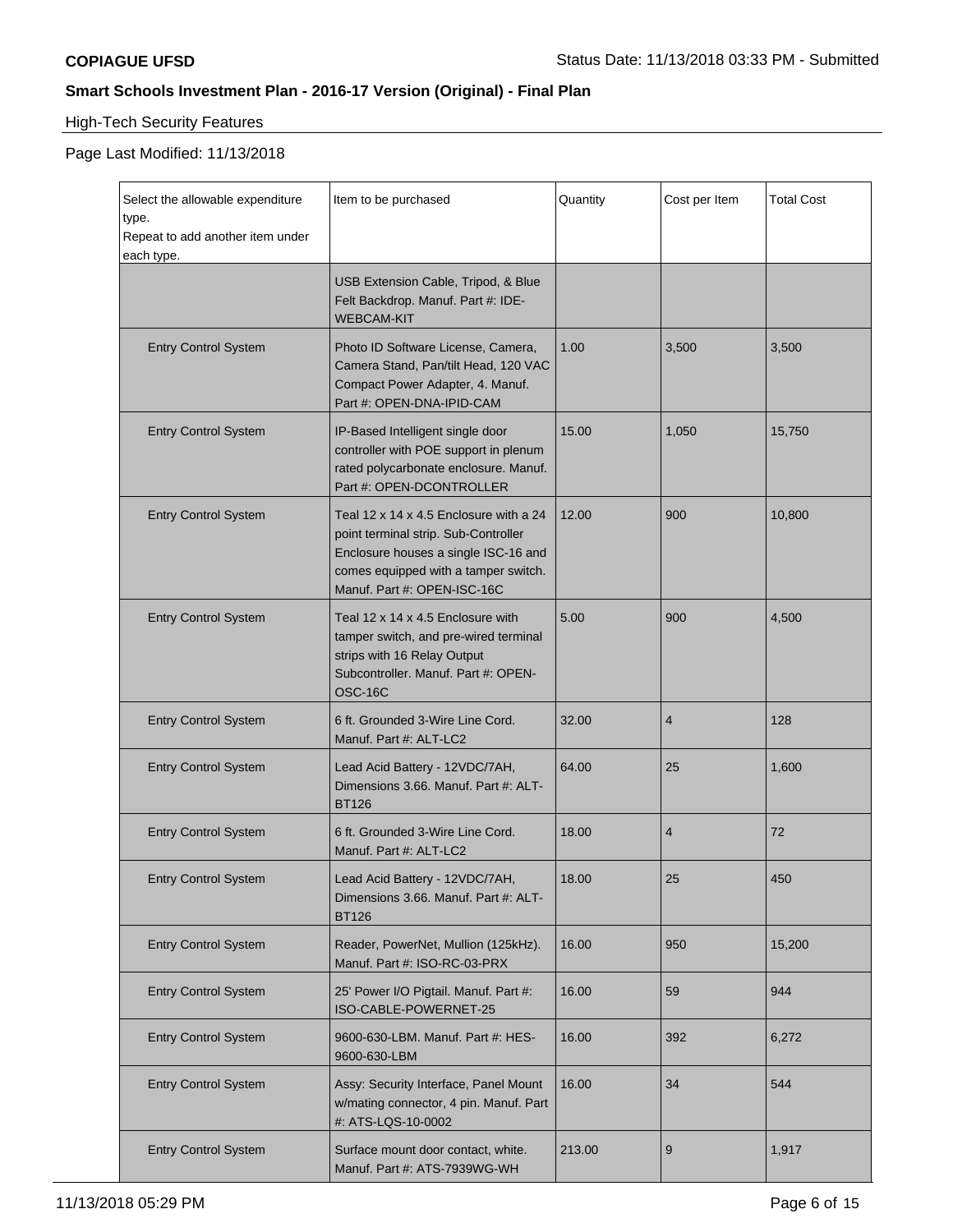# High-Tech Security Features

| Select the allowable expenditure<br>type.<br>Repeat to add another item under<br>each type. | Item to be purchased                                                                                                                                                                                                                                                                                                                                                                                                                                                                                                                              | Quantity | Cost per Item | <b>Total Cost</b> |
|---------------------------------------------------------------------------------------------|---------------------------------------------------------------------------------------------------------------------------------------------------------------------------------------------------------------------------------------------------------------------------------------------------------------------------------------------------------------------------------------------------------------------------------------------------------------------------------------------------------------------------------------------------|----------|---------------|-------------------|
| <b>Entry Control System</b>                                                                 | Passive infrared motion detector with<br>form A alarm contact. Manuf. Part #:<br><b>DSC-BV-300</b>                                                                                                                                                                                                                                                                                                                                                                                                                                                | 100.00   | 34            | 3,400             |
| <b>Entry Control System</b>                                                                 | Wall mount motion detector mounting<br>bracket. Manuf. Part #: DSC-DM-W                                                                                                                                                                                                                                                                                                                                                                                                                                                                           | 100.00   | 11            | 1,100             |
| <b>Entry Control System</b>                                                                 | 1000ft 22/4 Plenum stranded shielded<br>cable, white. Manuf. Part #: ATS-224P-<br>1000                                                                                                                                                                                                                                                                                                                                                                                                                                                            | 80.00    | 143           | 11,440            |
| <b>Entry Control System</b>                                                                 | 1000ft 18/4 Plenum stranded shielded<br>cable, white. Manuf. Part #: ATS-184P-<br>1000                                                                                                                                                                                                                                                                                                                                                                                                                                                            | 18.00    | 277           | 4,986             |
| <b>Entry Control System</b>                                                                 | CAT5E UTP 4-Pair Solid CMP Green<br>1000FT Cable. Manuf. Part #: ATS-<br>CMP4/5E-GREEN                                                                                                                                                                                                                                                                                                                                                                                                                                                            | 7.00     | 255           | 1,785             |
| <b>Entry Control System</b>                                                                 | Software analysis, design, installation,<br>and programming. Manuf. Part #:<br>Install-Programmer                                                                                                                                                                                                                                                                                                                                                                                                                                                 | 172.00   | 150           | 25,800            |
| <b>Entry Control System</b>                                                                 | Installation & integration of locks, keys<br>and security systems. Manuf. Part #:<br>Install-Access Control/Lock Specialist                                                                                                                                                                                                                                                                                                                                                                                                                       | 8,824.00 | 150           | 1,323,600         |
| <b>Electronic Security System</b>                                                           | 3U 12-bay Rackmount chassis w/(8)<br>8TB drives in a RAID 5 configuration,<br>875w redundant power, Asus Z10PA-<br>U8-ASMB8-IKVM motherboard, Intel 8<br>Core Xeon E5 2620v4 processor,<br>16GB RAM (4x4) DDR4 2400MHz<br>ECC Unbufferred, 2x 1GbE LAN ports,<br>dual PS, LSI 9361-4i RAID controller<br>with battery backup, 2x Intel 240GB<br>S3520 SSD O/S RAID1, Microsoft<br>keyboard/mouse, Windows Server<br>2012 Standard R2 x64 2x proc,<br>xConnect Management Software, 3<br>year depot warranty. Manuf. Part #:<br>IPV-ENT-B12-D6-S72 | 4.00     | 14,500        | 58,000            |
| <b>Electronic Security System</b>                                                           | 2U 8-bay rackmount chassis w/(4) 4TB<br>drives in a RAID 5 confirguration, 650w<br>redundant power, Asus P10S-M-<br>ASMB8-IKVM motherboard, Xeon E3<br>1220v6 processor, 16GB RAM (2x8)<br>2133MHz ECC Unbufferred, 2x 1GbE<br>LAN ports, LSI 9361-8i RAID controller<br>with battery backup, 2x Intel 240GB<br>S3520 SSD O/S RAID1, Microsoft                                                                                                                                                                                                    | 2.00     | 8,300         | 16,600            |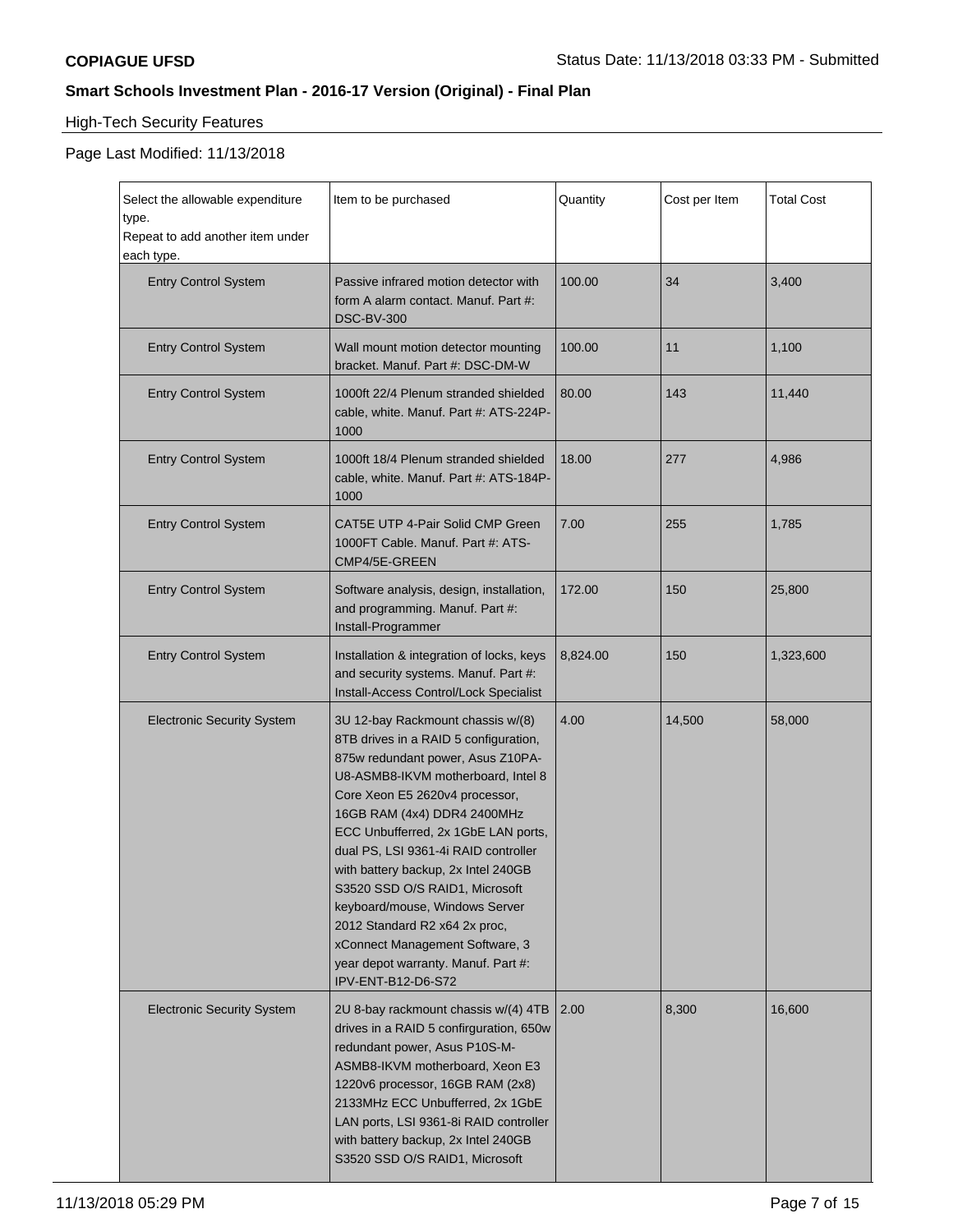# High-Tech Security Features

| Select the allowable expenditure<br>type.<br>Repeat to add another item under<br>each type. | Item to be purchased                                                                                                                                                                                                                                                                                                                                                                                                                                                                                                                                                                                                                                                                                                              | Quantity | Cost per Item | <b>Total Cost</b> |
|---------------------------------------------------------------------------------------------|-----------------------------------------------------------------------------------------------------------------------------------------------------------------------------------------------------------------------------------------------------------------------------------------------------------------------------------------------------------------------------------------------------------------------------------------------------------------------------------------------------------------------------------------------------------------------------------------------------------------------------------------------------------------------------------------------------------------------------------|----------|---------------|-------------------|
|                                                                                             | keyboard/mouse, Win 10 IOT High,<br>xConnect Software Desktop Installer, 3<br>year depot warranty, 4x 4TB<br>Surveillance drives. Manuf. Part #:<br>IPV-EDGE-B8-D4-S16                                                                                                                                                                                                                                                                                                                                                                                                                                                                                                                                                            |          |               |                   |
| <b>Electronic Security System</b>                                                           | XProtect Professional+ Base License.<br>Manuf. Part #: IPV-MS-VMS-<br><b>XPPPLUSBL</b>                                                                                                                                                                                                                                                                                                                                                                                                                                                                                                                                                                                                                                            | 1.00     | 475           | 475               |
| <b>Electronic Security System</b>                                                           | Two years Care Plus for XProtect<br>Professional+ Device License. Manuf.<br>Part #: IPV-MS-VMS-Y2XPPPLUSDL                                                                                                                                                                                                                                                                                                                                                                                                                                                                                                                                                                                                                        | 433.00   | 49            | 21,217            |
| <b>Electronic Security System</b>                                                           | <b>XProtect Professional+ Device</b><br>License. Manuf. Part #: IPV-MS-VMS-<br><b>XPPPLUSDL</b>                                                                                                                                                                                                                                                                                                                                                                                                                                                                                                                                                                                                                                   | 433.00   | 161           | 69,713            |
| <b>Electronic Security System</b>                                                           | 24 PORT, POE, GIGABIT - US CORD.<br>Manuf. Part #: ALU-OS6450-P24                                                                                                                                                                                                                                                                                                                                                                                                                                                                                                                                                                                                                                                                 | 24.00    | 1,500         | 36,000            |
| <b>Electronic Security System</b>                                                           | 10G-SR SFP+ TRANSCEIVER.<br>Manuf. Part #: ALU-SFP-10G-SR                                                                                                                                                                                                                                                                                                                                                                                                                                                                                                                                                                                                                                                                         | 48.00    | 490           | 23,530            |
| <b>Electronic Security System</b>                                                           | 10G UPLINK LICENSE. Manuf. Part #:<br>ALU-OS6450-SW-PERF                                                                                                                                                                                                                                                                                                                                                                                                                                                                                                                                                                                                                                                                          | 24.00    | 1,190         | 28,560            |
| <b>Electronic Security System</b>                                                           | 3M LC-LC 62.5/125 OM1 DPX MM<br>PLN FIB-ORG Manuf. Part #: MID-<br>37957                                                                                                                                                                                                                                                                                                                                                                                                                                                                                                                                                                                                                                                          | 48.00    | 40            | 1,920             |
| <b>Electronic Security System</b>                                                           | Patch Panel 110-TYPE Cat5e 24-Port.<br>Manuf. Part #: MID-37197                                                                                                                                                                                                                                                                                                                                                                                                                                                                                                                                                                                                                                                                   | 24.00    | 63            | 1,512             |
| <b>Electronic Security System</b>                                                           | AXIS P3225-LVE MKII - Day/night<br>fixed dome with support for WDR -<br>Forensic Capture, Lightfinder and<br>OptimizedIR with built-in IR<br>illumination. IK10 vandal-resistant<br>outdoor casing. Varifocal 3-10.5 mm<br>Piris lens, remote focus and zoom.<br>Multiple, individually configurable<br>H.264 and Motion JPEG streams.<br>HDTV 1080p at 30 fps with WDR, and<br>up to 60 fps with WDR disabled. Axis'<br>Zipstream technology for reduced<br>bandwidth and storage needs. Video<br>motion detection and active tampering<br>alarm. Memory card slot for optional<br>local video storage. Power over<br>Ethernet. Midspan not included.<br>Includes mounting bracket for<br>wall/ceiling or junction boxes. Manuf. | 126.00   | 658           | 82,908            |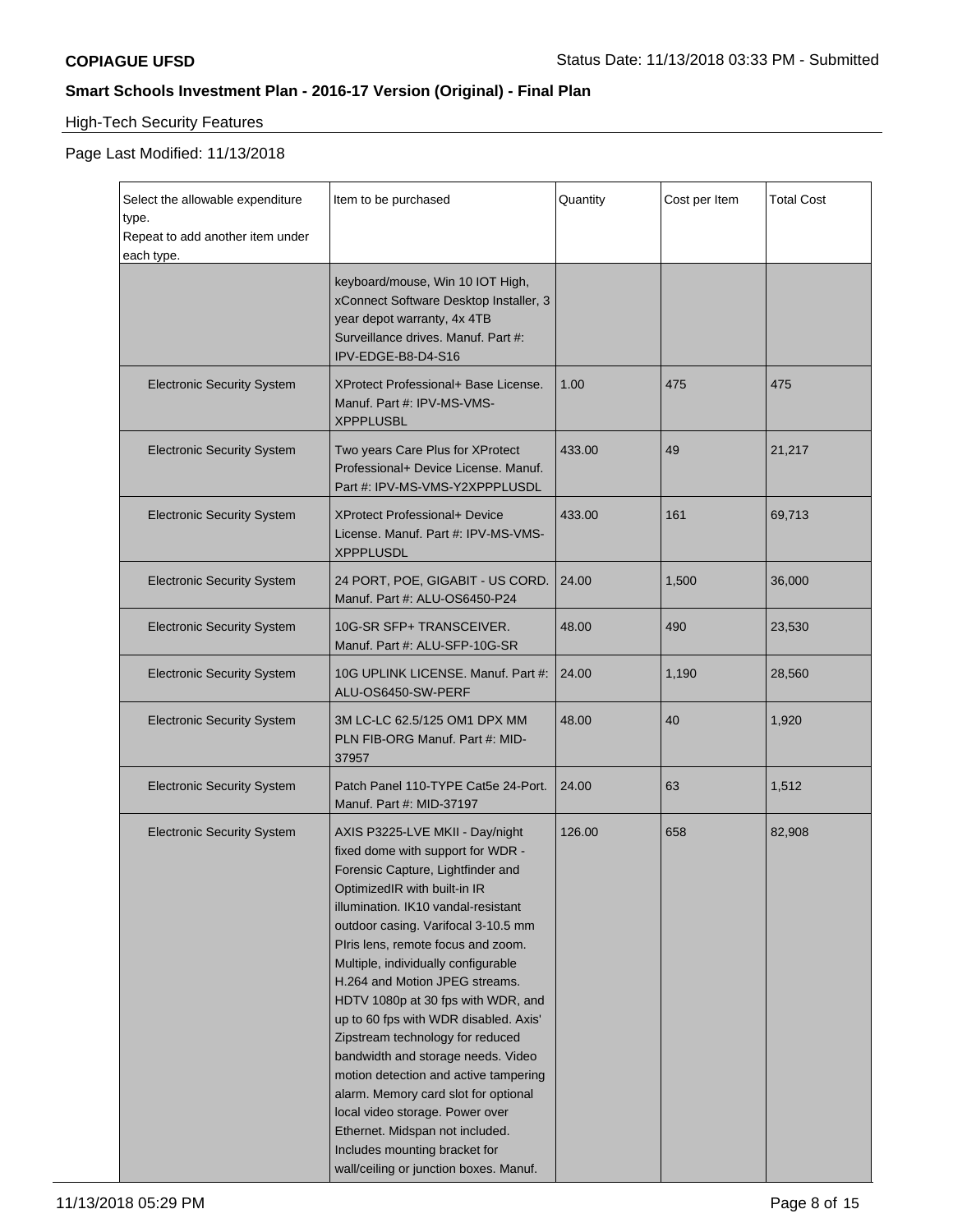# High-Tech Security Features

| Select the allowable expenditure<br>type.<br>Repeat to add another item under<br>each type. | Item to be purchased                                                                                                                                                                                                                                                                                                                                                                                                                                                                                                                                                                                                                                                                                                                                                     | Quantity | Cost per Item | Total Cost |
|---------------------------------------------------------------------------------------------|--------------------------------------------------------------------------------------------------------------------------------------------------------------------------------------------------------------------------------------------------------------------------------------------------------------------------------------------------------------------------------------------------------------------------------------------------------------------------------------------------------------------------------------------------------------------------------------------------------------------------------------------------------------------------------------------------------------------------------------------------------------------------|----------|---------------|------------|
|                                                                                             | Part #: AXS-0955-001                                                                                                                                                                                                                                                                                                                                                                                                                                                                                                                                                                                                                                                                                                                                                     |          |               |            |
| <b>Electronic Security System</b>                                                           | AXIS T94T01D PENDANT KIT -<br>Outdoor pendant kit for AXIS P32-VE<br>Series, compatible with Axis ceiling-<br>/wall mounts, AXIS T91A67 Pole<br>mount and 1.5. Manuf. Part #: AXS-<br>5505-871                                                                                                                                                                                                                                                                                                                                                                                                                                                                                                                                                                           | 126.00   | 47            | 5,922      |
| <b>Electronic Security System</b>                                                           | AXIS T91D61 WALL MOUNT -<br>Chromated and powder coated<br>aluminum wall mount with 1.5. Manuf.<br>Part #: AXS-5504-821                                                                                                                                                                                                                                                                                                                                                                                                                                                                                                                                                                                                                                                  | 126.00   | 79            | 9,954      |
| <b>Electronic Security System</b>                                                           | AXIS P3225-LV MKII - Day/night fixed<br>dome with support for WDR - Forensic<br>Capture, Lightfinder and OptimizedIR<br>with built-in IR illumination. Discreet,<br>dust and IK08 vandal-resistant indoor<br>casing. Varifocal 3-10.5 mm P-Iris<br>lens, remote focus and zoom. Multiple,<br>individually configurable H.264 and<br>Motion JPEG streams. HDTV 1080p at<br>30 fps with WDR, and up to 60 fps with<br>WDR disabled. Axis' Zipstream<br>technology for reduced bandwidth and<br>storage needs. Video motion detection<br>and active tampering alarm. Memory<br>card slot for optional local video<br>storage. Power over Ethernet. Midspan<br>not included. Includes mounting<br>bracket for wall/ceiling or junction<br>boxes. Manuf. Part #: AXS-5504-821 | 228.00   | 545           | 124,260    |
| <b>Electronic Security System</b>                                                           | AXIS Q3708-PVE - 180° multi-sensor,<br>day/night fixed dome in an IK10<br>vandal-resistant outdoor casing. Fixed<br>focal, multi-megapixel lenses, focused<br>from factory. 3 x QHD resolution, up to<br>15MP total in 4:3 format. WDR<br>Forensic Capture, Zipstream and one<br>single IP address. Operation in wide<br>temperature range powered by<br>standard Power over Ethernet Plus.<br>Midspan not included. Designed for<br>pendant or wall mount arm with same<br>bayonet joint interface as Axis' PTZ<br>domes. Includes weather shield<br>against sun, rain or snow, easily<br>repaintable to blend in with the                                                                                                                                              | 1.00     | 1,880         | 1,880      |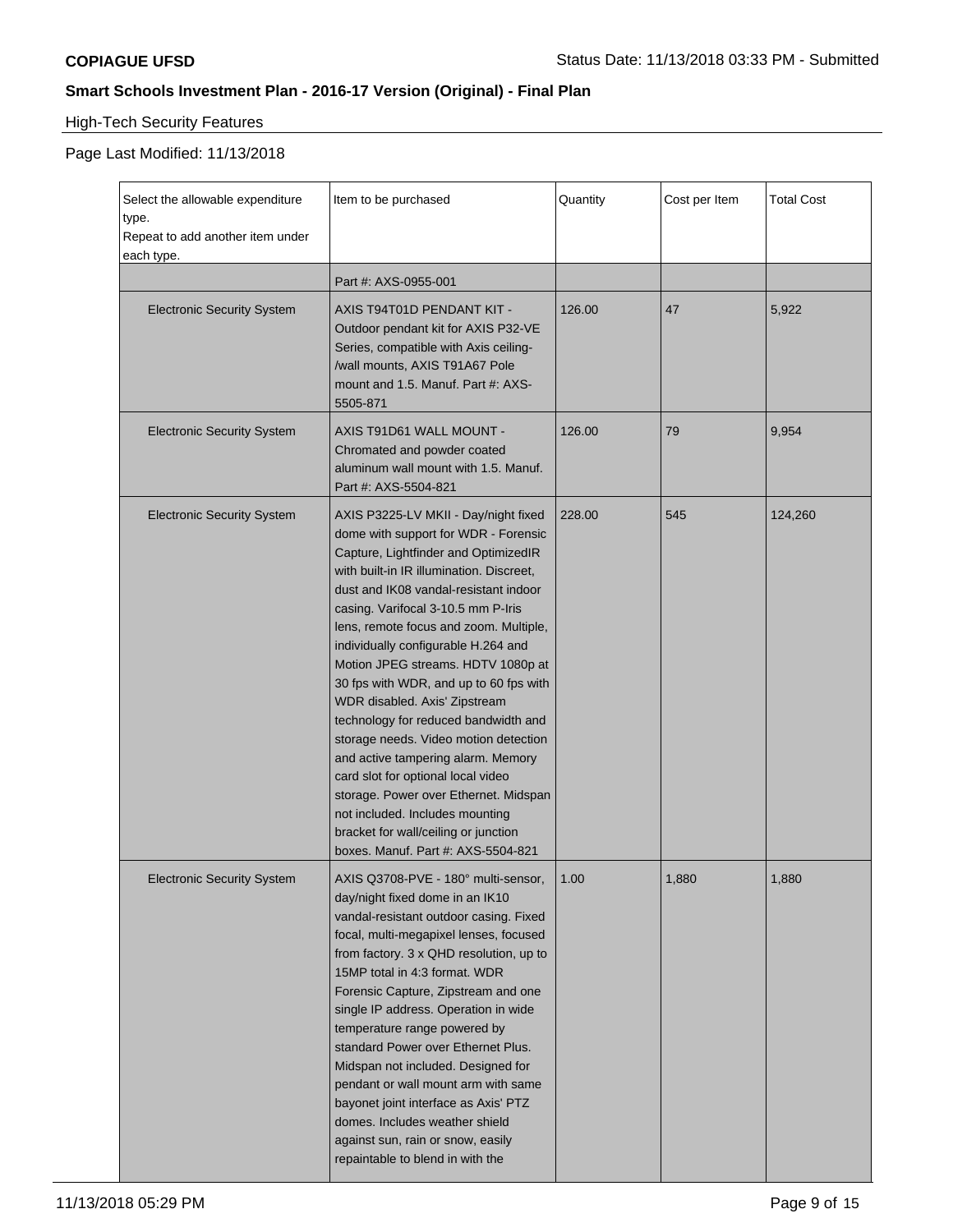# High-Tech Security Features

| Select the allowable expenditure<br>type.<br>Repeat to add another item under<br>each type. | Item to be purchased                                                                                                                                                                                                                                                                                                                                                                                                                                                                                                                                                                                                                                                                                                                                                             | Quantity | Cost per Item | <b>Total Cost</b> |
|---------------------------------------------------------------------------------------------|----------------------------------------------------------------------------------------------------------------------------------------------------------------------------------------------------------------------------------------------------------------------------------------------------------------------------------------------------------------------------------------------------------------------------------------------------------------------------------------------------------------------------------------------------------------------------------------------------------------------------------------------------------------------------------------------------------------------------------------------------------------------------------|----------|---------------|-------------------|
|                                                                                             | environment. Manuf. Part #: AXS-<br>0801-001                                                                                                                                                                                                                                                                                                                                                                                                                                                                                                                                                                                                                                                                                                                                     |          |               |                   |
| <b>Electronic Security System</b>                                                           | AXIS T94A01D PENDANT KIT -<br>Pendant kit for the AXIS Q60-series<br>and AXIS P55-series PTZ Network<br>Cameras, enables mount on standard<br>'1,5. Manuf. Part #: AXS-5502-431                                                                                                                                                                                                                                                                                                                                                                                                                                                                                                                                                                                                  | 1.00     | 47            | 47                |
| <b>Electronic Security System</b>                                                           | AXIS T91D61 WALL MOUNT -<br>Chromated and powder coated<br>aluminum wall mount with 1.5. Manuf.<br>Part #: AXS-5504-821                                                                                                                                                                                                                                                                                                                                                                                                                                                                                                                                                                                                                                                          | 1.00     | 79            | 79                |
| <b>Electronic Security System</b>                                                           | 5-Port Industrial PoE+ Unmanaged<br>Ethernet Switch, w/4*10/100Tx<br>(30W/Port) + 1*10/100Tx, 12~36VDC.<br>Manuf. Part #: ANT-LNP-0500-24                                                                                                                                                                                                                                                                                                                                                                                                                                                                                                                                                                                                                                        | 1.00     | 266           | 266               |
| <b>Electronic Security System</b>                                                           | 240 Watt Series - Industrial Single<br>Output DIN Rail Power Supply with<br>PFC Function. Manuf. Part #: ANT-<br>Antaira SDR-240-24                                                                                                                                                                                                                                                                                                                                                                                                                                                                                                                                                                                                                                              | 1.00     | 199           | 199               |
| <b>Electronic Security System</b>                                                           | 35mm Steel DIN-Rail Track - 10<br>Inches Long. Manuf. Part #: ANT-DIN-<br><b>RAIL-10</b>                                                                                                                                                                                                                                                                                                                                                                                                                                                                                                                                                                                                                                                                                         | 1.00     | 6             | 6                 |
| <b>Electronic Security System</b>                                                           | 18x16x8 Inch 120 VAC Weatherproof<br>Enclosure. Manuf. Part #: ATS-<br>NB181608-100                                                                                                                                                                                                                                                                                                                                                                                                                                                                                                                                                                                                                                                                                              | 1.00     | 421           | 421               |
| <b>Electronic Security System</b>                                                           | AXIS P1365 Mk II - HDTV 1080p<br>resolution, day/night, fixed camera with<br>CS-mount varifocal 2.8-8 mm P-Iris<br>lens and remote back focus (camera<br>also supports DC-iris lenses). Multiple,<br>individually configurable H.264 and<br>Motion JPEG streams; max HDTV<br>1080p at 60 fps. WDR - Forensic<br>Capture, Lightfinder and Axis'<br>Zipstream technology for reduced<br>bandwidth and storage needs. Video<br>motion detection and active tampering<br>alarm. Two-way audio with built-in<br>microphone and audio detection. I/O<br>for alarm/event handling,<br>MicroSD/MicroSDHC memory card slot<br>for optional local video storage, serial<br>port for RS422/485 communication.<br>Power over Ethernet. Includes stand<br>with cable management. Power supply | 19.00    | 705           | 13,395            |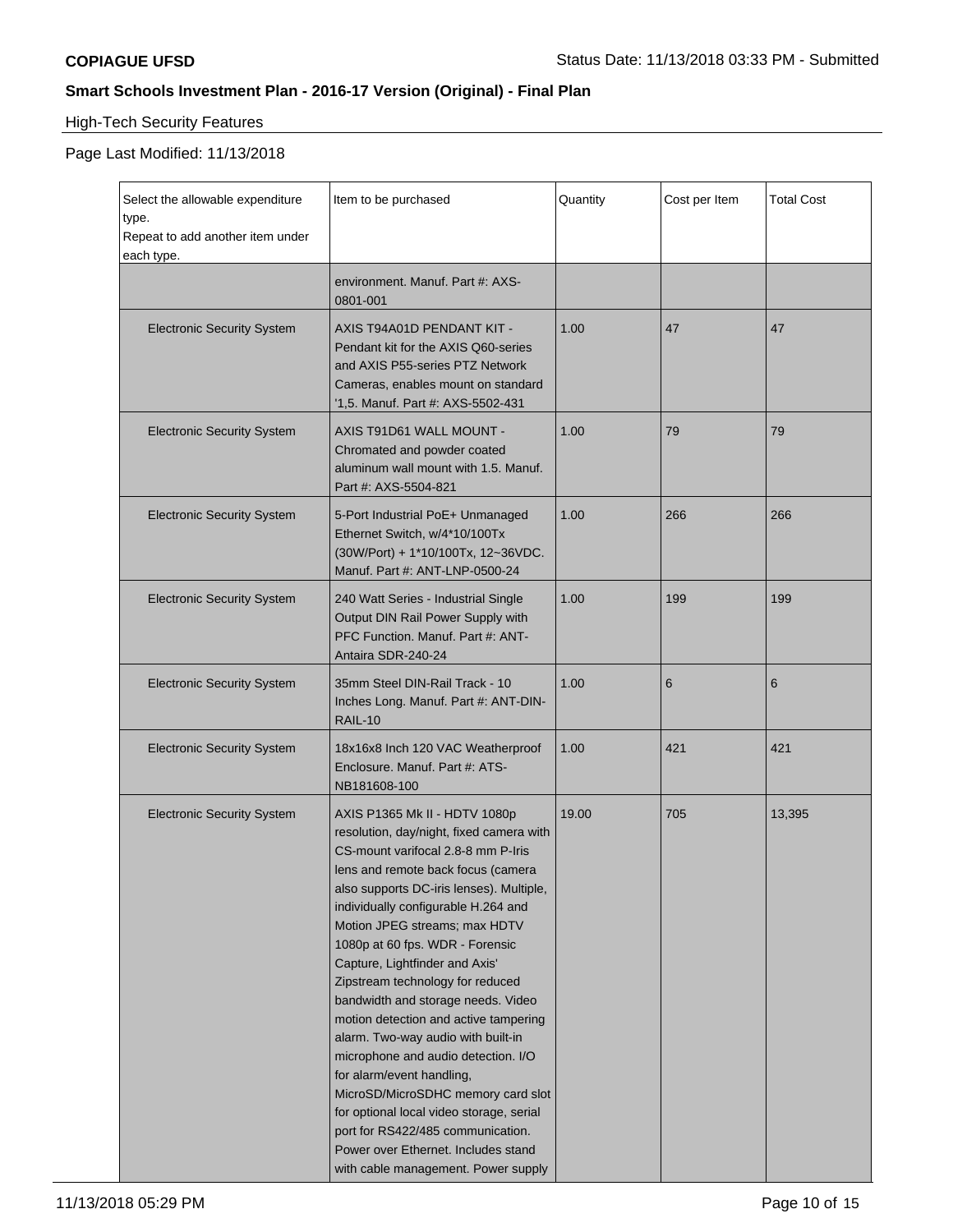# High-Tech Security Features

| Select the allowable expenditure<br>type.<br>Repeat to add another item under<br>each type. | Item to be purchased                                                                                                                                                                                                                                                                                                                                                                                                 | Quantity | Cost per Item   | <b>Total Cost</b> |
|---------------------------------------------------------------------------------------------|----------------------------------------------------------------------------------------------------------------------------------------------------------------------------------------------------------------------------------------------------------------------------------------------------------------------------------------------------------------------------------------------------------------------|----------|-----------------|-------------------|
|                                                                                             | not included. Manuf. Part #: AXS-<br>0897-001                                                                                                                                                                                                                                                                                                                                                                        |          |                 |                   |
| <b>Electronic Security System</b>                                                           | LENS FUJINON C CS 8-80MM DC -<br>Varifocal IR-corrected lens with DCIris.<br>For use with both C-mount and CS-<br>mount cameras thanks to the included<br>adapter. Compatible with e.g. AXIS<br>Q1635. Manuf. Part #: AXS-5506-991                                                                                                                                                                                   | 19.00    | 329             | 6,251             |
| <b>Electronic Security System</b>                                                           | AXIS T93F20 OUTDOOR HOUSING<br>POE - Fixed box outdoor camera<br>housing made of IK10 impact resistant<br>and UV resistant polymer. IP66, NEMA<br>4X rated and UL listed. Powered by<br>PoE IEEE802.3af. Temperature range<br>-40C to -45C (-40F to 113F).<br>Compatible with AXIS P13 Series and<br>AXIS Q16 Series. AXIS T94Q01A Wall<br>mount included. Manuf. Part #: AXS-<br>5900-281                           | 19.00    | 225             | 4,275             |
| <b>Electronic Security System</b>                                                           | AXIS T90B20 IR-LED - IR LED<br>illuminator for Axis network cameras.<br>Included interchangeable diverging<br>lenses providing 10°, 35°, 60° & 80°<br>beam angles. Beam distance ranges<br>20 m to 120 m (66 ft to 394 ft). Made of<br>IK09 impact-resistant aluminium and<br>polycarbonate. IP66 and NEMA 4X<br>ratings. Operating temperature -50°C<br>to 50°C (-58 °F to 122 ° F). Manuf.<br>Part #: AXS-5505-451 | 19.00    | 423             | 8,037             |
| <b>Electronic Security System</b>                                                           | AXIS T90A63 BRACKET WALL L<br>MOUNT - L shaped wall bracket which<br>provides up/down and left/right<br>adjustment when used with the<br>standard brackets on AXIS T90A/T90B<br>series illuminators. Manuf. Part #:<br>AXS-5013-631                                                                                                                                                                                  | 19.00    | 37              | 703               |
| <b>Electronic Security System</b>                                                           | <b>ACC MAINS ADAPTOR AXIS PS24 -</b><br>24VAC power adapter for outdoor use.<br>Output max 63VA. Manuf. Part #: AXS-<br>5000-001                                                                                                                                                                                                                                                                                     | 19.00    | 141             | 2,679             |
| <b>Electronic Security System</b>                                                           | 2FT CAT5E NONBOOTED UTP<br>CABLE-YLW Manuf. Part #: MID-<br>24669                                                                                                                                                                                                                                                                                                                                                    | 374.00   | $\overline{4}$  | 1,496             |
| <b>Electronic Security System</b>                                                           | 7FT CAT5E NONBOOTED UTP                                                                                                                                                                                                                                                                                                                                                                                              | 6.00     | $6\phantom{1}6$ | 36                |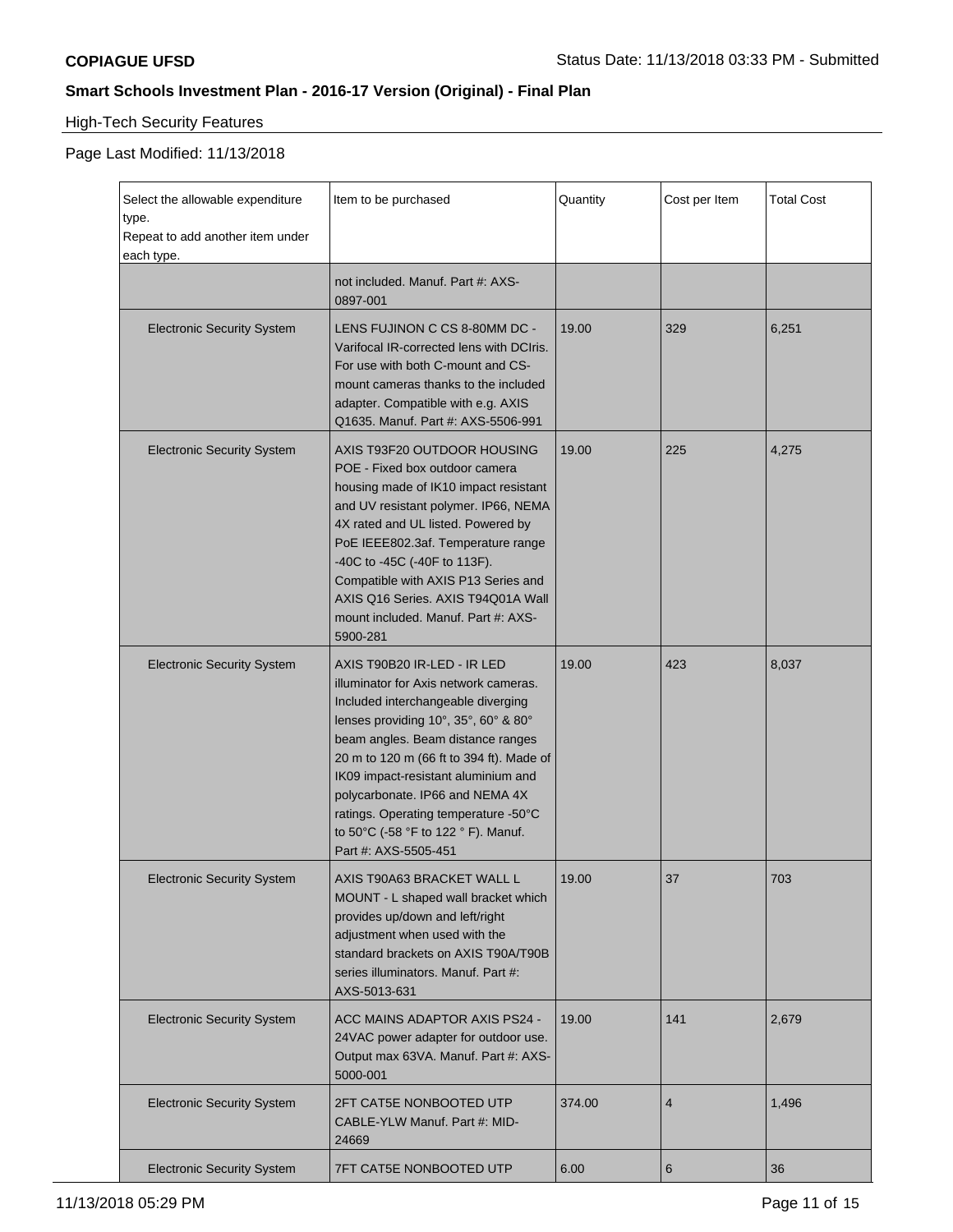# High-Tech Security Features

| Select the allowable expenditure<br>type.<br>Repeat to add another item under<br>each type. | Item to be purchased                                                                                                                                         | Quantity | Cost per Item | <b>Total Cost</b> |
|---------------------------------------------------------------------------------------------|--------------------------------------------------------------------------------------------------------------------------------------------------------------|----------|---------------|-------------------|
|                                                                                             | CABLE-YLW Manuf. Part #: MID-<br>22688                                                                                                                       |          |               |                   |
| <b>Electronic Security System</b>                                                           | Commercial grade general purpose 16<br>AWG 2 conductor cable Manuf. Part #:<br>LIB-16-2C-BLK                                                                 | 5.00     | 168           | 840               |
| <b>Electronic Security System</b>                                                           | CAT5E UTP 4-Pair Solid CMP Yellow<br>1000FT Cable Manuf. Part #: ATS-<br>CMP4/5E-YELLOW                                                                      | 90.00    | 255           | 22,950            |
| <b>Electronic Security System</b>                                                           | Software analysis, design, installation,<br>and programming. Manuf. Part #:<br>Install-Programmer                                                            | 48.00    | 150           | 7,200             |
| <b>Electronic Security System</b>                                                           | Install, configure, maintain & service<br>security cameras. Installation of cable<br>and wiring for video system. Manuf.<br>Part #: Install-Video Technician | 2,262.00 | 150           | 339,300           |
| <b>Entry Control System</b>                                                                 | 8-INPUT ALARM DIALER WITH<br>DIGITAL ANNOUNCER 8MINS OF<br>RECORD TIME Manuf. Part #: VIK-K-<br>2000-DVA                                                     | 5.00     | 422           | 2,110             |
| <b>Entry Control System</b>                                                                 | Commercial grade general purpose 22<br>AWG 8 conductor plenum shielded<br>cable Manuf. Part #: LIB-22-8C-PSH-<br><b>WHT</b>                                  | 5.00     | 358           | 1,790             |
| <b>Entry Control System</b>                                                                 | Blue light/strobe combo with built-in<br>relay: 12-24VDC or 24VAC Manuf.<br>Part #: TAP-ETP-EL12/24                                                          | 24.00    | 447           | 10,728            |
| <b>Entry Control System</b>                                                                 | Mounting bracket for ETP-EL blue<br>light/strobe Manuf. Part #: TAP-ETP-<br><b>MBKT</b>                                                                      | 24.00    | 114           | 2,736             |
| <b>Entry Control System</b>                                                                 | Spectrum alarm pull station, toggle<br>switch, standard, single action, blue<br>Manuf. Part #: SG-42CXK2-BL                                                  | 59.00    | 75            | 4,425             |
| <b>Entry Control System</b>                                                                 | <b>Standard Manual Alarm Station</b><br>Surface Backbox, Interior surface<br>mount, Blue Manuf. Part #: SGB-32S-<br><b>BL</b>                                | 59.00    | 19            | 1,121             |
| <b>Entry Control System</b>                                                                 | Universal Stopper® with Horn, Surface<br>Mount, No Label Manuf. Part #: STI-<br>13220NB                                                                      | 59.00    | 123           | 7,257             |
| <b>Entry Control System</b>                                                                 | 1000ft 22/4 Plenum stranded shielded<br>cable, white Manuf. Part #: ATS-224P-<br>1000                                                                        | 17.00    | 143           | 2,431             |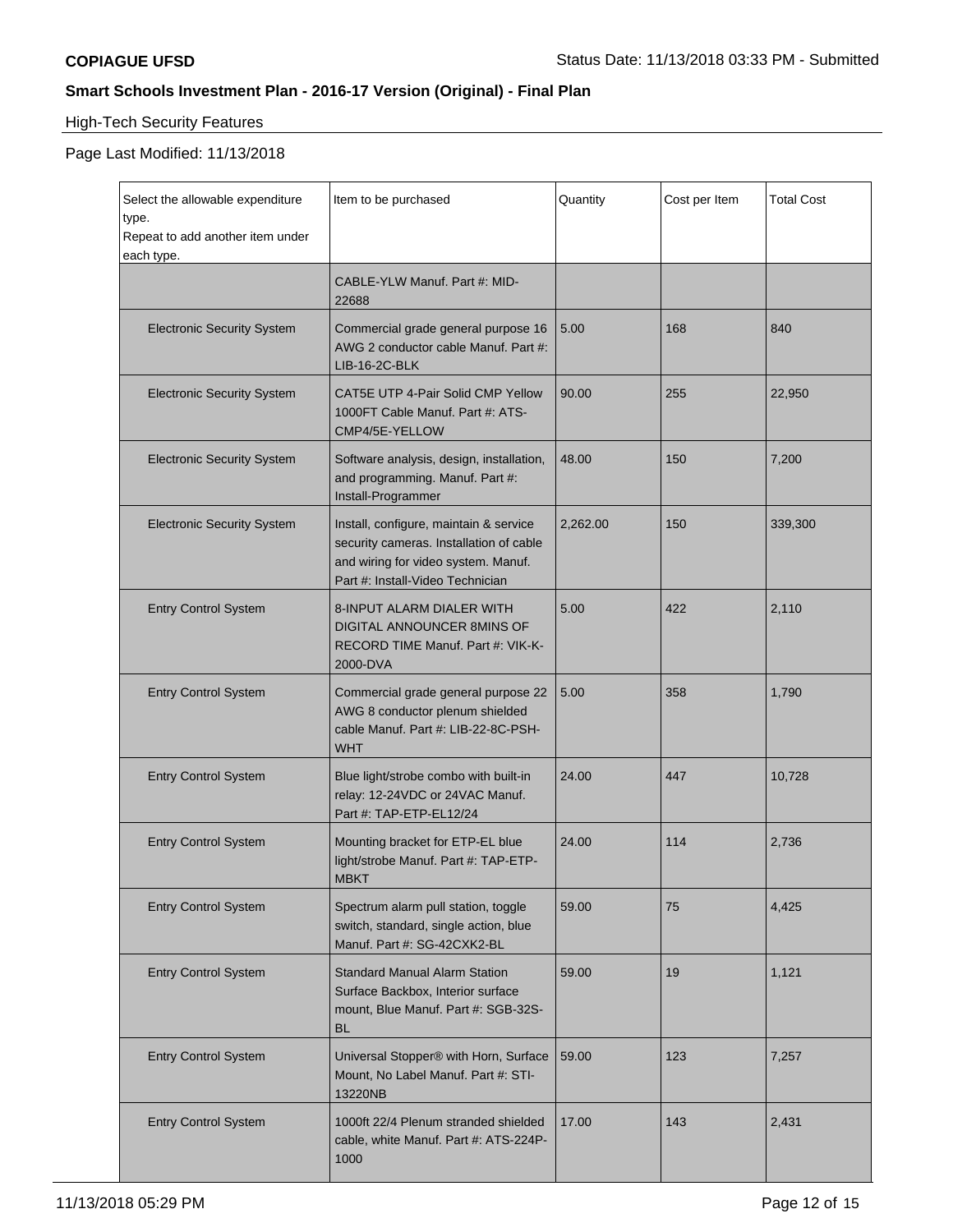# High-Tech Security Features

| Select the allowable expenditure<br>type.<br>Repeat to add another item under<br>each type. | Item to be purchased                                                                                                                                                                                                                                                  | Quantity | Cost per Item | <b>Total Cost</b> |
|---------------------------------------------------------------------------------------------|-----------------------------------------------------------------------------------------------------------------------------------------------------------------------------------------------------------------------------------------------------------------------|----------|---------------|-------------------|
| <b>Entry Control System</b>                                                                 | 1000ft 18/4 Plenum stranded shielded<br>cable, white Manuf. Part #: ATS-184P-<br>1000                                                                                                                                                                                 | 7.00     | 277           | 1,939             |
| <b>Entry Control System</b>                                                                 | Access Control Server, rackmount<br>Manuf. Part #: ATS-AC-R1                                                                                                                                                                                                          | 1.00     | 2,125         | 2,125             |
| <b>Entry Control System</b>                                                                 | <b>Incident Awareness Single Station</b><br>Package Manuf. Part #: IPV-IA-SS                                                                                                                                                                                          | 5.00     | 1,425         | 7,125             |
| <b>Entry Control System</b>                                                                 | PassagePoint EDU District Module.<br>Enables individual school-level<br>configurations to be managed from a<br>central district administration site.<br>Manuf. Part #: IDE-E-DM-1                                                                                     | 1.00     | 4,637         | 4,637             |
| <b>Entry Control System</b>                                                                 | PassagePoint EDU Client License.<br>One license is required for each<br>workstation based on concurrent use.<br>Includes option of installing as<br>client/server or standalone. Includes<br>One Year Sex Offender Screening (E-<br>SO-1). Manuf. Part #: IDE-E-EDU-1 | 6.00     | 1,568         | 9,408             |
| <b>Entry Control System</b>                                                                 | Viewing Client, 1TB desktop class O/S<br>drive, Win10, i7-6700K, 8GB RAM,<br>1GB NIC, Key/Mouse, 3 Year DEPOT<br>Warranty, mATX Tower, NVS315 dual<br>output video Manuf. Part #: IPV-VC-2                                                                            | 6.00     | 1,580         | 9,480             |
| <b>Entry Control System</b>                                                                 | 22in LCD monitor DVI-D, VGA 1080P<br>Manuf. Part #: ATS-DV-LCD-22                                                                                                                                                                                                     | 6.00     | 125           | 750               |
| <b>Entry Control System</b>                                                                 | Logitech HD Pro Webcam C920 Only<br>Manuf. Part #: IDE-WEBCAM                                                                                                                                                                                                         | 6.00     | 120           | 720               |
| <b>Entry Control System</b>                                                                 | Primera LX500 Color Label Printer.<br>Requires special rolled media (call for<br>details). For use with rolled or fan-<br>folded products. Manuf. Part #: IDE-<br>P9061                                                                                               | 6.00     | 1,289         | 7,734             |
| <b>Entry Control System</b>                                                                 | Primera LX500 3                                                                                                                                                                                                                                                       | 60.00    | 82            | 4,920             |
| <b>Entry Control System</b>                                                                 | Primera color ink cartridge, LX500<br>Manuf. Part #: IDE-AH-1024IC                                                                                                                                                                                                    | 30.00    | 52            | 1,560             |
| <b>Entry Control System</b>                                                                 | Dual Cam SnapShell Passport<br>features two cameras for increased<br>image resolution. Support for drivers<br>license and passport OCR/MRZ, 2D<br>barcode, UV, and IR image. ** For<br>PassagePoint Global v10, 2013, and<br>EDU** Manuf. Part #: IDE-AH-1012         | 6.00     | 1,298         | 7,788             |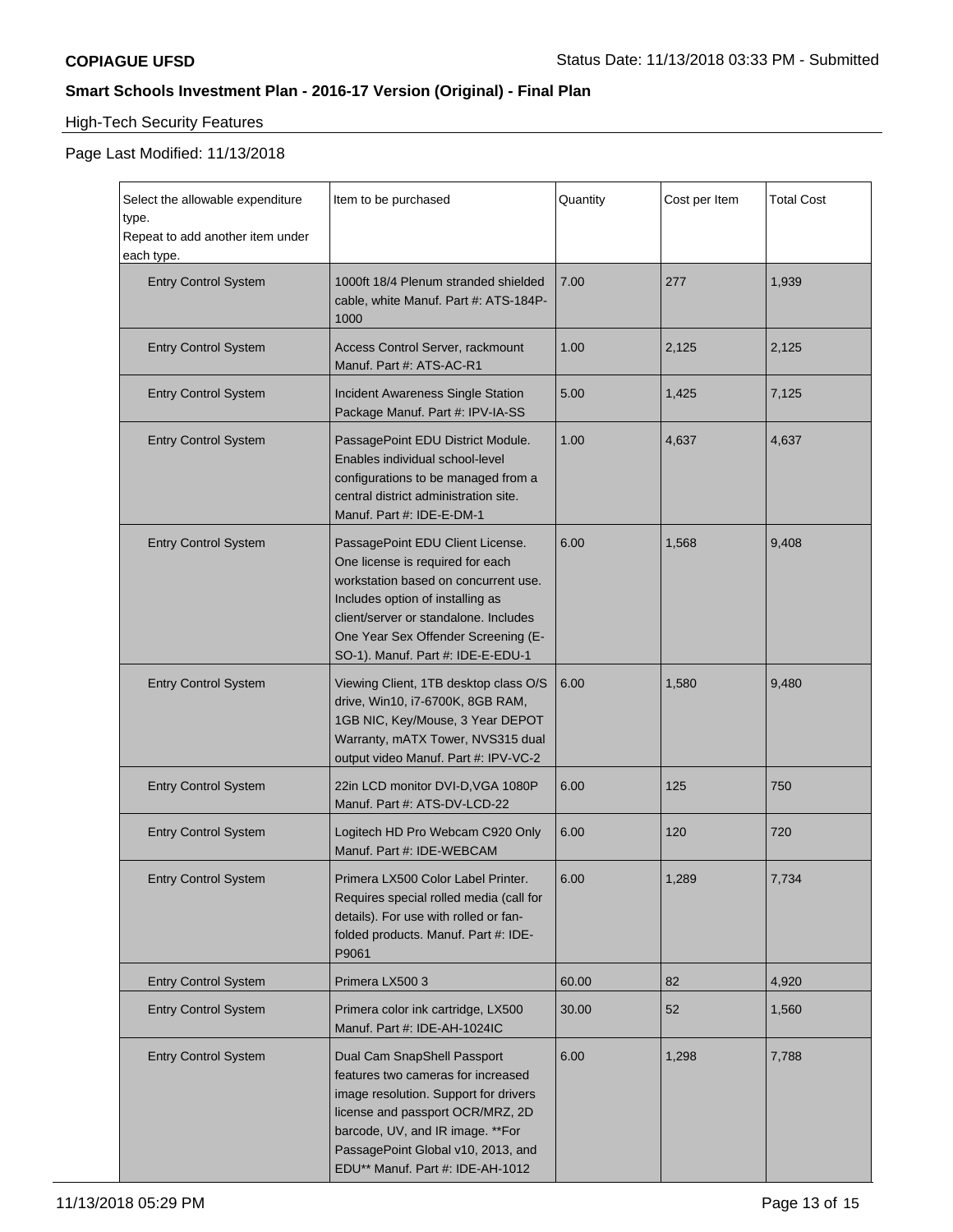# High-Tech Security Features

| Select the allowable expenditure<br>type.<br>Repeat to add another item under<br>each type. | Item to be purchased                                                                                                                                                                                                                                                   | Quantity | Cost per Item           | <b>Total Cost</b> |
|---------------------------------------------------------------------------------------------|------------------------------------------------------------------------------------------------------------------------------------------------------------------------------------------------------------------------------------------------------------------------|----------|-------------------------|-------------------|
| <b>Entry Control System</b>                                                                 | Honeywell Hyperion 1300G barcode<br>scanner with flex neck stand Manuf.<br>Part #: IDE-AH-1091                                                                                                                                                                         | 6.00     | 210                     | 1,260             |
| <b>Entry Control System</b>                                                                 | CAT 5e 24/4P 350 MHz We CMP<br>1000PB Manuf. Part #: ATS-CMP4/5E-<br><b>WHITE</b>                                                                                                                                                                                      | 2.00     | 255                     | 510               |
| <b>Entry Control System</b>                                                                 | 2FT CAT5E NONBOOTED UTP<br>CABLE-WHT Manuf. Part #: MID-<br>00607                                                                                                                                                                                                      | 6.00     | $\overline{\mathbf{4}}$ | 24                |
| <b>Entry Control System</b>                                                                 | Punch Alert Yearly (Employee) Manuf.<br>Part #: IPV-IPV-PALERTY                                                                                                                                                                                                        | 120.00   | 24                      | 2,880             |
| <b>Entry Control System</b>                                                                 | <b>Punch Alert Yearly</b><br>(Responder/Administrator) Manuf. Part<br>#: IPV-IPV-PALERTY                                                                                                                                                                               | 72.00    | 40                      | 2,880             |
| <b>Entry Control System</b>                                                                 | Viewing Client, 1TB desktop class O/S<br>drive, Win10, i7-6700K, 8GB RAM,<br>1GB NIC, Key/Mouse, 3 Year DEPOT<br>Warranty, mATX Tower, K1200 quad<br>output video Manuf. Part #: IPV-VC-4                                                                              | 3.00     | 2,000                   | 6,000             |
| <b>Electronic Security System</b>                                                           | mATX Tower, NVS315 dual output<br>video Manuf. Part #: IPV-VC-2                                                                                                                                                                                                        | 7.00     | 1,700                   | 11,900            |
| <b>Electronic Security System</b>                                                           | 43in LED 1080P Display Manuf. Part<br>#: ATS-DV-LED-43                                                                                                                                                                                                                 | 7.00     | 510                     | 3,570             |
| <b>Electronic Security System</b>                                                           | <b>SmartMount Universal Tilt Wall Mount</b><br>for 39                                                                                                                                                                                                                  | 7.00     | 213                     | 1,491             |
| <b>Electronic Security System</b>                                                           | 50FT ACTIVE HDMI HIGH SPEED<br>CABLE CL3 Manuf. Part #: MID-41367                                                                                                                                                                                                      | 7.00     | 88                      | 616               |
| <b>Entry Control System</b>                                                                 | Fusion software license to integrate<br>ASSA ABLOY Aperio locks. This price<br>is per 10 locks and includes the Aperio<br>Programming Kit. Manuf. Part #<br>OPEN-OO-APERIO-10-APK                                                                                      | 1.00     | 1,100                   | 1,100             |
| <b>Entry Control System</b>                                                                 | Fusion software license to integrate<br>ASSA ABBLOY Aperio. This price is<br>per 10 locks.                                                                                                                                                                             | 62.00    | 842                     | 52,204            |
| <b>Entry Control System</b>                                                                 | Aperio Hub supports 8 wireless locks.<br>Communicates to SSP series<br>intelligent controller via RS 485.<br>Intelligent controller can support up to<br>64 locks utilizing up to 8 Hubs with<br>Open Options OEM code (Order Part<br>Number AH30RN1-3584) Manuf. Part | 124.00   | 391                     | 48,484            |